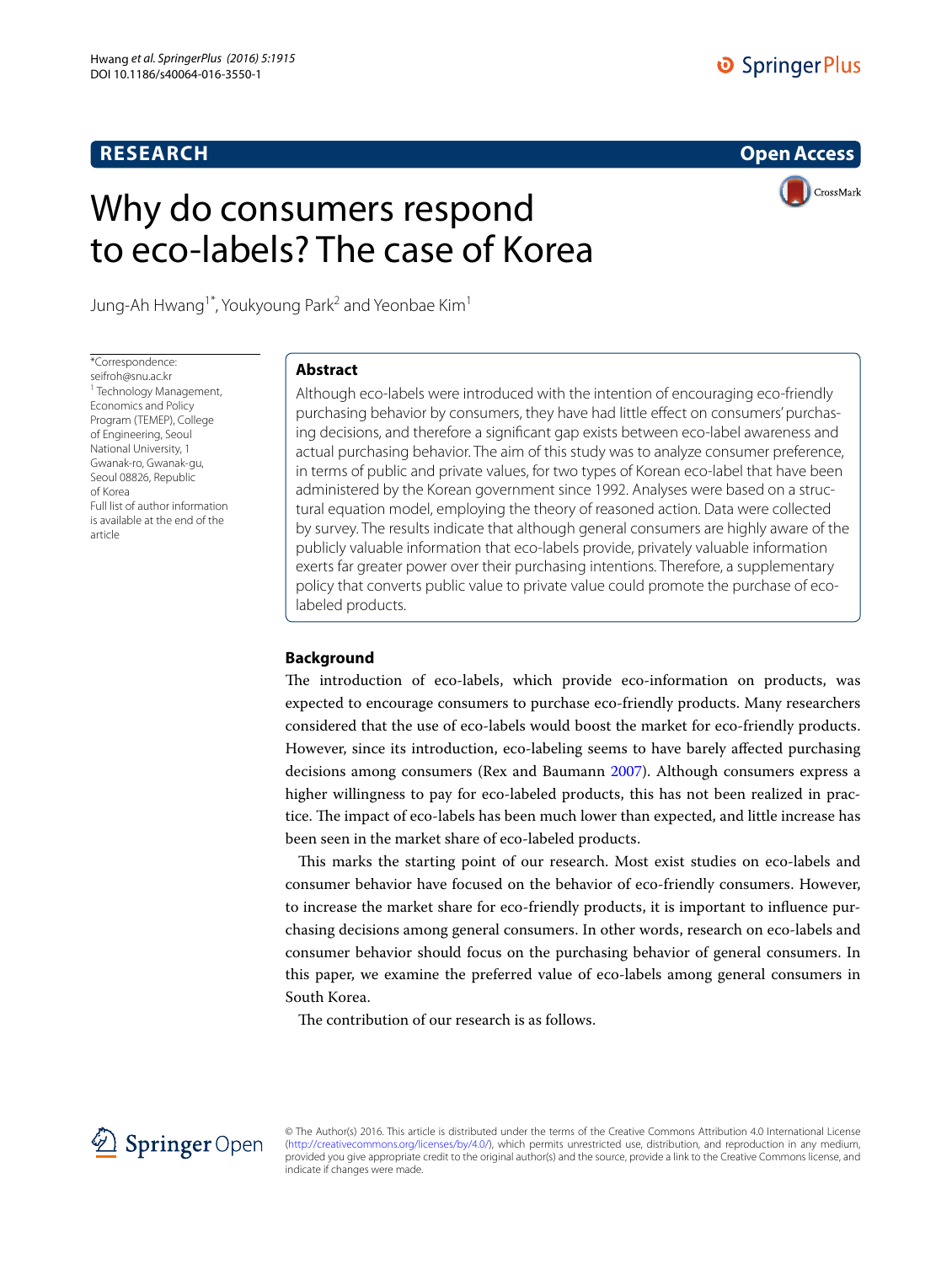- 1. We focused on the role of consumers' perceived private value to investigate consumers' purchasing intention on eco-labeled products.
- 2. We analyzed the effect of consumers' perceived social and private value on consumers' purchasing intention and compared both effects in Korea, using survey data.
- 3. We found that consumers' perceived private value is more effective than their perceived social value in encouraging consumers' purchasing intention.

In "[Eco-labels in Korea"](#page-1-0) section, we introduce two types of eco-label in Korea, as well as the supplementary policy of a "green credit card." In ["Literature review"](#page-2-0) section, we review previous studies regarding eco-labels and purchasing behavior among consumers. In ["Model"](#page-4-0) section, we describe our model and analytical methods, and in ["Results](#page-6-0)  [and discussion"](#page-6-0) section we present our results and discuss the implications of the findings.

## <span id="page-1-0"></span>**Eco‑labels in Korea**

South Korea has rapidly industrialized and faced with environment and energy issues. For sustainable development, two types of representative eco-label have been used in South Korea since 1992: Energy Efficiency Grade Label and Korea eco-label.

Energy Efficiency Grade Label is a mandatory program operated by the Korea Energy Management Corporation (KEMCO) and is supervised under the Ministry of Trade, Industry and Energy (MOTIE) (KEMCO [2014](#page-11-0)). This label indicates energy consumption, which increases from grade 1, the lowest, to grade 5, the highest. Products that fail to meet the Energy Efficiency Grade Label requirements are banned from sale. The criteria for this label are continuously revised; e.g., CO2 emissions and annual energy expenses have recently been added. As of 2014, 24 types of products are covered by this program. Even though it is an eco-label, Energy Efficiency Grade Label also provides privately beneficial information (KEMCO [2014\)](#page-11-0).

In contrast with Energy Efficiency Grade Label, Korea eco-label is a voluntary program operated by the Korea Environmental Industry and Technology Institute (KEITI) and supervised by the Ministry of Environment (MOE) (KEITI [2014\)](#page-11-1). Korea eco-label is used for life-cycle assessment of products. It indicates whether products were manufactured with a low emission level of environmental pollutants or with conservation of resources. As of 2012, a total of 3030 companies are participating in the Korea eco-label program (KEITI [2014](#page-11-1)), which covers 9140 products in 155 item categories.

To provide a financial incentive for consumers to purchase Korea eco-labeled products, an eco-mileage card was launched in January 2011. It was developed as a credit card, the "green credit card", through the cooperation of nine banks and credit card companies. Green credit card users earn economic rewards, termed 'eco-money,' when they purchase Korea eco-labeled products. Cardholders are also able to use public facilities such as national parks and museums free of charge or at a discounted price (KEITI [2014](#page-11-1)).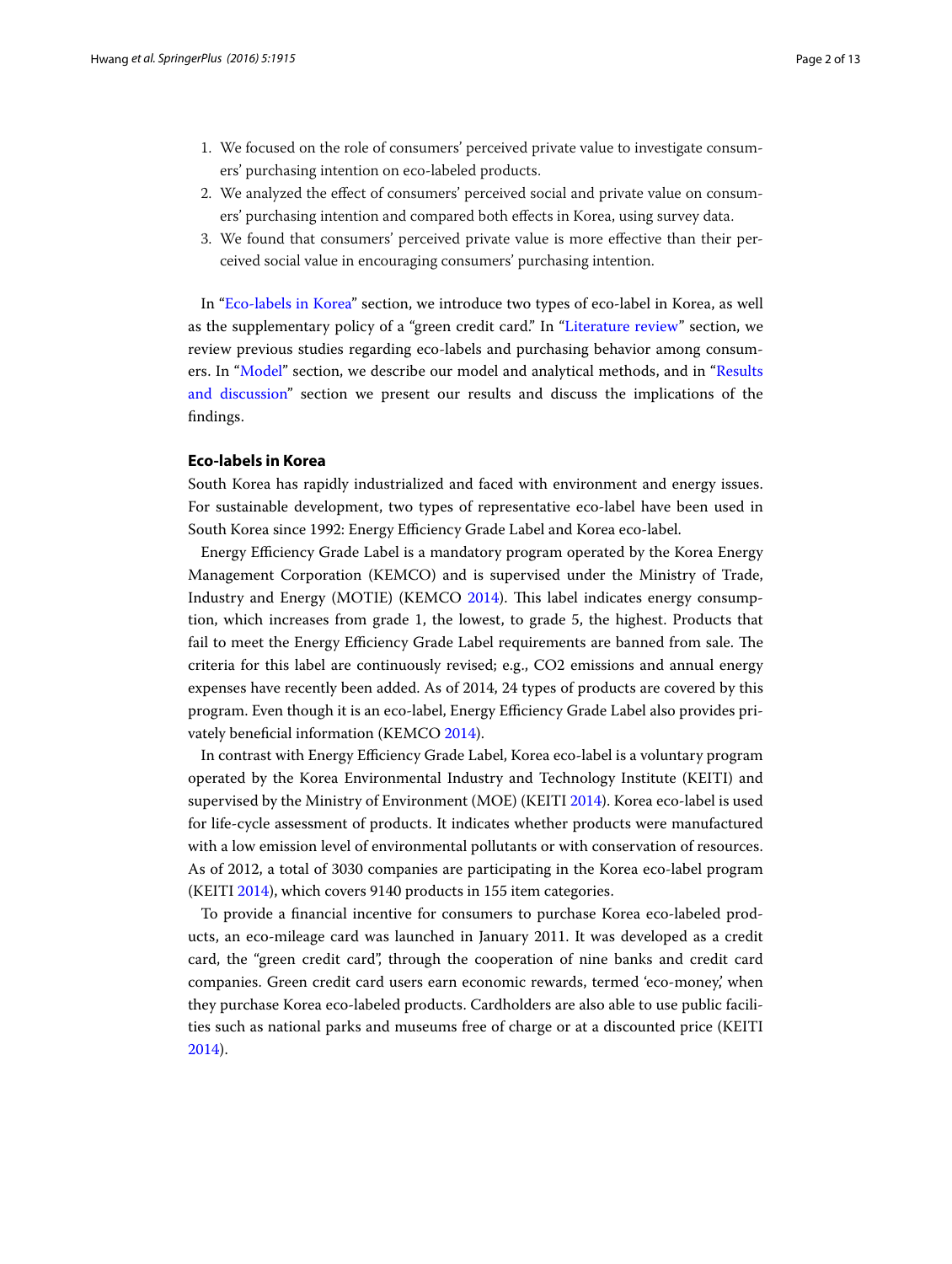#### <span id="page-2-0"></span>**Literature review**

The aim of providing specific eco-information in eco-labels is to promote the purchase of eco-friendly products (Truffer et al. [2001\)](#page-12-1). Therefore, the effect of various factors of consumers and that of eco-labels on their consumption have been analyzed (Bleda and Valente [2009](#page-11-2); Daugbjerg et al. [2014](#page-11-3); López-Mosquera et al. [2015](#page-11-4); Meyer [2015;](#page-11-5) van Amstel et al. [2008](#page-12-2); Wan Rashid et al. [2016\)](#page-12-3).

Most studies on consumers have mainly focused on the role of environmental knowledge and consumers' social-demographic factors. Meyer [\(2015](#page-11-5)) has investigated the role of education on consumers' eco-friendly behavior. After changes in compulsory education in central Europe, the effect of an increased education level on eco-friendly behavior are analyzed using Eurobarometer data. This research showed that education enables people to be more concerned about social welfare, which results in eco-friendly behavior. López-Mosquera et al. [\(2015](#page-11-4)) presented similar results in their study of consumers' socio-demographic factors and eco-friendly behavior in Spain, using survey data. They show that consumers' concerns about the environment, rather than their age, gender, and income, shape their eco-friendly behavior.

A recent study on the role of consumers' environmental knowledge emphasizes labelspecific knowledge (Daugbjerg et al. [2014;](#page-11-3) Wan Rashid et al. [2016\)](#page-12-3). Wan Rashid et al. ([2016\)](#page-12-3) compared general environmental knowledge and label-specific knowledge using survey data and found that label-related knowledge is more effective in inducing consumers' purchasing behavior than general environmental knowledge is. Similarly, Daugbjerg et al. [\(2014\)](#page-11-3) observed that eco-label knowledge increases consumers' trust in eco-labels and is likely to induce their' purchasing behavior. Studies on consumers conclude that an increase of environmental knowledge will increase their concerns about the environment and result in eco-friendly behavior, including eco-friendly consumption.

Another issue that is discussed in studies on eco-labels is eco-label design (Bleda and Valente [2009;](#page-11-2) van Amstel et al. [2008](#page-12-2)). Bleda and Valente [\(2009](#page-11-2)) argue that a graded eco-label is more effective than a single-level eco-label, while van Amstel et al. ([2008](#page-12-2)) compared five types of eco-labels to clarify which provided more eco-information to consumers.

However, despite efforts to educate and increase awareness of eco-labels among consumers and effectively designing eco-label, the effect of the eco-label on purchasing behavior remains unclear. Some researchers insist that awareness of the eco-label does not affect purchasing behavior in relation to eco-labeled products (Horne [2009](#page-11-6); Leire and Thidell [2005\)](#page-11-7). Thøgersen ([2000](#page-12-4)) studied consumers' awareness of the eco-label and purchasing behavior using survey data from the European Union and found that only eco-friendly consumers considered the eco-label in their purchasing decisions. D'Souza et al. [\(2006](#page-11-8)) conducted a similar study using survey data from Australia and found no relationship between eco-labeling and purchasing behavior among general consumers.

Previous studies have not sufficiently investigated general consumer behavior in order to see why eco-labels fail to influence their purchasing behavior. To promote a certain sector of the market, it is essential to assess the purchasing behavior of general consumers (Banerjee and Duflo [2008\)](#page-11-9). This also holds true for the eco-labeled products market. This market will grow when general consumers purchase eco-labeled products.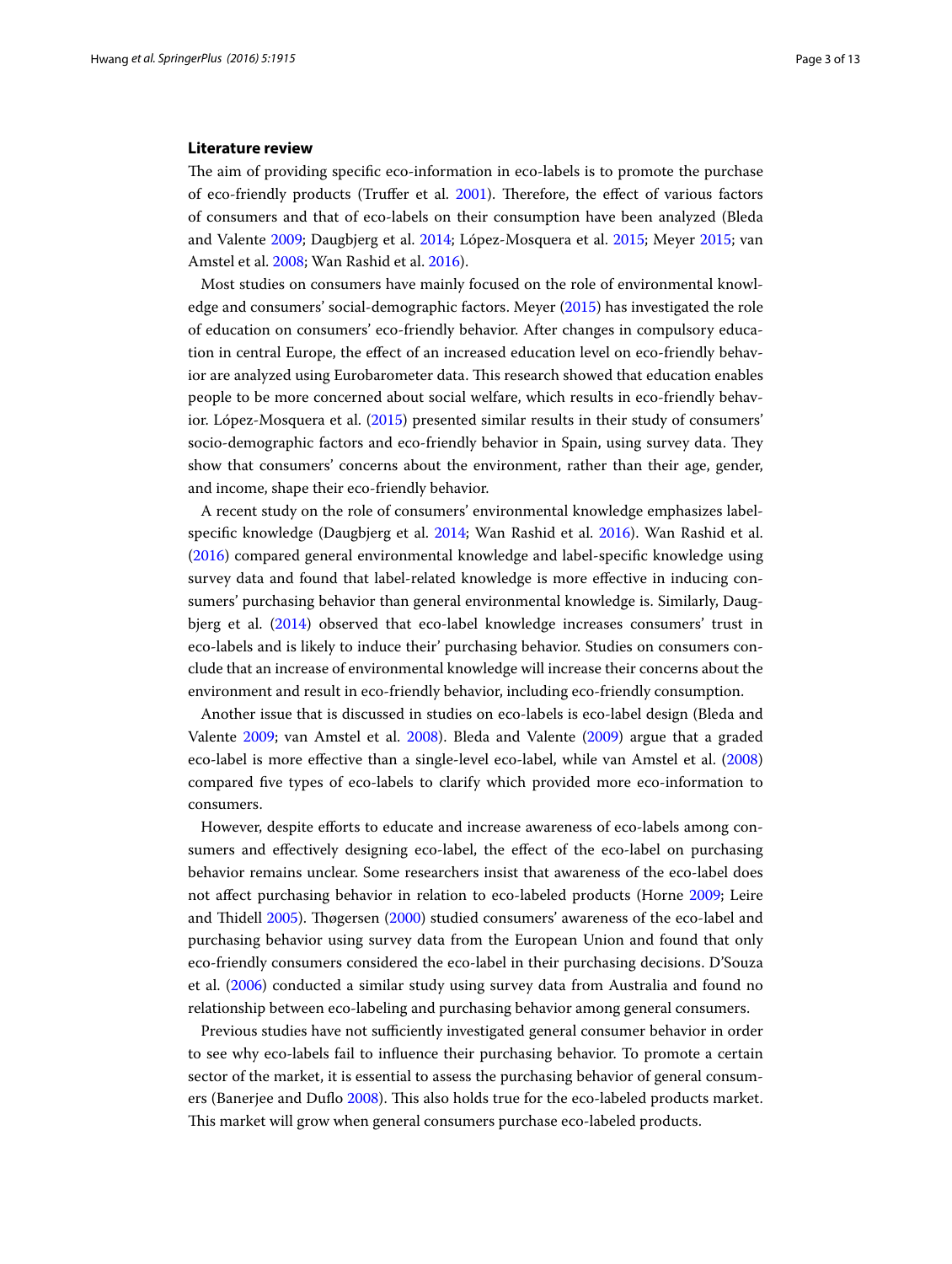Recently, debates focusing on eco-labels and general consumers' purchasing behavior have emerged in two fields of literature. The First is effective communication strategies for climate change messaging (Grinstein and Riefler [2015;](#page-11-10) Li et al. [2011](#page-11-11); O'Neill and Nicholson-Cole [2009](#page-11-12); Scannell and Gifford [2013;](#page-12-5) Smith and Petty [1996](#page-12-6)). This insists that simply delivering eco-information to consumers via eco-labels is not sufficient in influencing their purchasing behavior. There is a gap between awareness of eco-information and eco-friendly behavior.

To change consumers' behavior, strategically framed messaging is required. Two kinds of strategies have been suggested; negative message framing versus positive message framing, local message framing versus global message framing. Negative message framing emphasizes loss while the positive message framing stresses on gains (O'Neill and Nicholson-Cole [2009;](#page-11-12) Smith and Petty [1996](#page-12-6)). Local message framing highlights the impact on residence region while Global message framing emphasizes the impact on the world (Grinstein and Riefler [2015](#page-11-10); Scannell and Gifford [2013\)](#page-12-5).

In general, consumers perceive climate change as important but not personally relevant. It is abstract and complex concept for general consumers (Grinstein and Riefler [2015](#page-11-10)). Psychologically, the lack of immediacy is one of the reasons why climate change messages fail to influence general consumers' behavior. However, consumers accept locally framed messages more easily and immediately (Kates and Wilbanks [2003](#page-11-13); Li et al. [2011](#page-11-11)).

The power of locally framed messages is reported in multiple studies. Scannell and Gifford ([2013](#page-12-5)) analyzed the effectiveness of global and locally framed messages and found that there is greater engagement in climate change when the message delivered is about the impact on local areas. Grinstein and Riefler ([2015](#page-11-10)) analyzed the effectiveness of global and local framing messages in Israel, and categorized consumers into three groups; high-, middle- and low-cosmopolitan consumers. High-cosmopolitan consumers are interested in global issues and willingly join the global movement. Global framing message is more effective on high-cosmopolitan consumers than low-cosmopolitan consumers. On low-cosmopolitan consumers, namely general consumers, local framing messages are effective because consumers can easily evaluate the impact of their purchasing behavior (Grinstein and Riefler [2015](#page-11-10)).

Another field of literature that focuses on eco-labels and purchasing behavior of consumers has emerged in relation to the private value of eco-label. Regarding the purchasing behavior of general consumers, although public value (e.g., the values provided by eco-labels) is important, the same is true of private value. Eco-friendly products have the character of impure public goods (Kotchen [2005\)](#page-11-14). The concept of impure public goods suggests that products have both private and public characteristics. Grolleau et al. ([2009](#page-11-15)) have theoretically analyzed the private and public nature of eco-labeled goods. They emphasized that although the public nature of eco-labeled products is important, it is not sufficient to bring consumers' purchasing decisions. Kaufman ([2014\)](#page-11-16) compared the effect of financial incentive and informational campaign using simulation and found that the financial issues are more powerful in encouraging consumers purchasing behavior.

The private nature is an important incentive in terms of purchasing behaviors among general consumers. However, their study did not investigate this issue in terms of the eco-label. In this study, we applied two-dimensional (private and public) values, the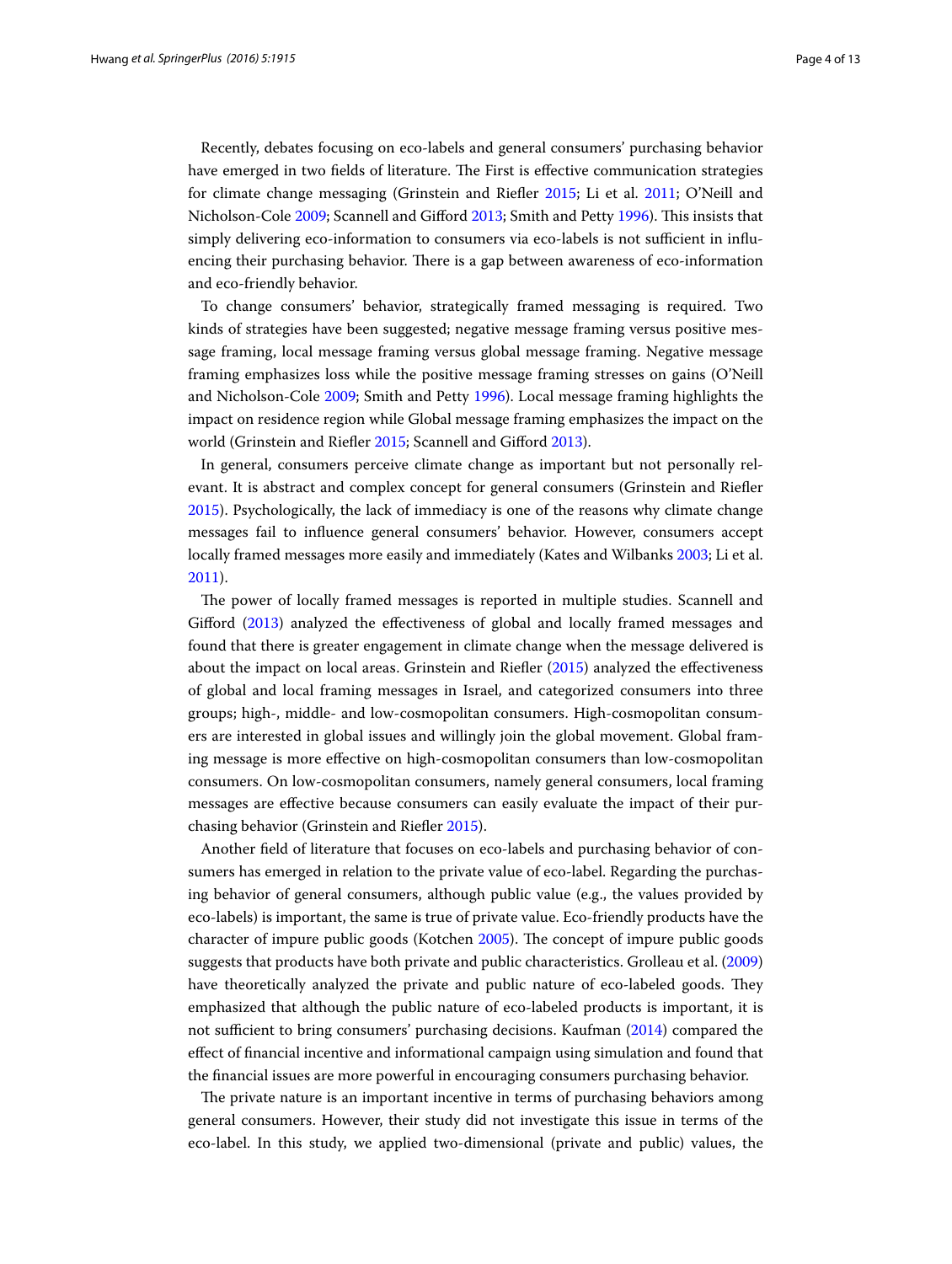concept of Grolleau et al. ([2009](#page-11-15)) to the eco-label and empirically investigated general consumers' preference of eco-label in terms of these two values in case of Korea.

#### <span id="page-4-0"></span>**Model**

We investigated the value of eco-label most preferred by consumers, in two stages. In the first stage, we use a structural equation model (SEM) to analyze the path from the perceived value of eco-label to the intention to purchase. In the second stage, the preferred value of each eco-label is investigated separately, based on the results from the first stage.

The objective of this paper was to analyze the preferred value of eco-label among consumers in terms of psychology. Accordingly, we constructed a model based on the theory of reasoned action (TRA), a social psychology theory that has been used to investigate the intentions of individuals (Conner et al. [2001](#page-11-17)). The model is widely used in various fields to analyze social behavior; e.g., Mishra et al. [\(2014\)](#page-11-18) used TRA to analyze consumer acceptance of green information technology.

In TRA, behavior intention is defined as the intention of an individual to either perform or not perform a behavior, as the most important determinant of how a person acts (Kotchen [2005\)](#page-11-14). In the present paper, purchasing intention (PI) represents the intention of the consumer to consider an eco-label in their purchasing behavior. Purchasing intention is itself influenced by the medium of attitudes, by which an individual's beliefs about an object are translated into the intention of behavior (Schwartz [1992](#page-12-7)). Label attitude (LA) is defined as the attitude of the consumer towards eco-labels. It indicates whether the consumer searches for, reads, and gains awareness from the information provided by an eco-label.

Attitude is in turn influenced by perception (Cherian and Jacob [2012](#page-11-19)), which refers to a certain belief that consumers have about a product (Schwartz [1992\)](#page-12-7). This belief consists of two dimensions, which in the present paper are termed the perceive social value (SV) and the perceived private value (PV). Grolleau et al. ([2009\)](#page-11-15) explained that eco-products have both social and private value. social value refers to the belief that a social benefit such as a reduction in pollution or in the use of hazardous materials will be gained through the use of a certain item, whereas private value refers to the belief that private benefit such as a saving in cost or an increase in quality of life will be gained through the use of a certain item (Grolleau et al. [2009](#page-11-15)). In the present paper, SV refers to the belief among consumers that the eco-label provides valuable social information, whereas PV refers to the belief among consumers that the eco-label provides valuable private information. The consumer can decide to purchase an eco-labeled product after reading the information provided by the eco-label; in purchasing products, they may also consider the eco-label itself because they believe that the information provided has value. Thus, in the present study we aimed to construct the paths from SV and PV to PI (Fig. [1\)](#page-5-0).

In the first stage, the paths from the perceived social value and the perceived private value to the purchasing intention are estimated by the SEM. As one of the most widely used multivariate statistical tools, the SEM combines the conventional statistical analysis methods of confirmatory factor analysis (CFA), multiple regression, and path analysis to explore the entire set of relationships among the latent constructs that are indicated by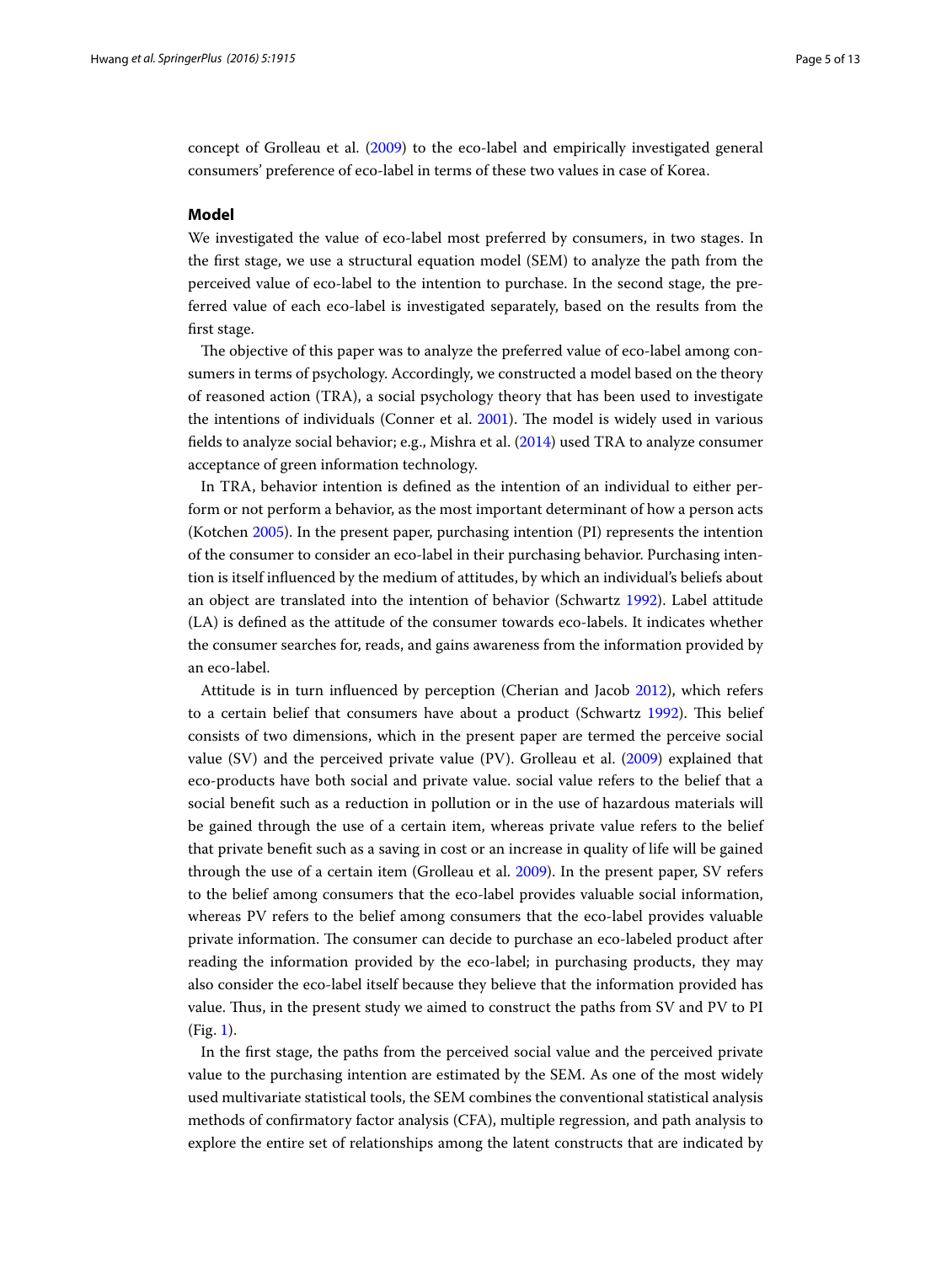

<span id="page-5-0"></span>multiple measures defining a study (Goldberger [1972;](#page-11-20) Hair et al. [2006](#page-11-21)). The SEM facilitates the simultaneous estimation of a series of dependent relationships, enables calculation of the measurement error in the estimation process, and is particularly effective in explaining the causality of the purchasing decision-making process (Priester [2010\)](#page-12-8). It is used in various fields, including education and behavioral science (Parhizgari and Gilbert [2004](#page-12-9)).

In the second stage, we analyze the path from the social and private value to the purchasing decision, based on the results from the first stage, for each of the two types of eco-label. Energy Efficiency Grade Label provides information regarding the annual energy cost to be paid by the consumer from using the product, which is private value. In contrast, Korea Eco-Label provides eco-information in relation to life-cycle assessment, which is social value. In Korea, green credit cards provide a financial incentive for the consumer to purchase eco-labeled products, thus converting social value into private value. Accordingly, in the second stage, we investigate the consumer response to each eco-label.

#### **Data**

To determine consumer preference among the three different types of eco-label (Energy Efficiency Grade Label, Korea Eco-Label without a green credit card, and Korea Eco-Label with a green credit card) we designed a questionnaire with 12 questions grouped under four categories in accordance with our SEM model. For the category SV, respondents were asked whether the eco-label provides adequate information regarding climate change mitigation, reduction in energy consumption, and reduction in environmental pollutants (e.g., chemicals harmful to the ozone layer). For the category PV, respondents were asked whether the eco-label provides adequate information regarding economic benefit, usefulness (e.g., safety), and ease of use (Grolleau et al. [2009](#page-11-15)). For the category LA, respondents were asked whether the eco-label provides adequate information regarding the usefulness and reliability of eco-label information, and whether the information on the eco-label is of interest to them. For the category PI, respondents were asked whether they would be willing to purchase, re-purchase or recommend ecolabeled products.

The respondents evaluated each of the 12 questions using a 7-point Likert-type scale (from 1 "not valuable" to 7 "extremely valuable"). The middle-income consumer is important to the economic success of the (12) (Banerjee and Duflo [2008](#page-11-9)), and the primary use of eco-labeling is on appliances, which are mostly purchased by adults. Therefore, the survey was conducted on middle-income adults aged  $\geq$  25 years. The questionnaire was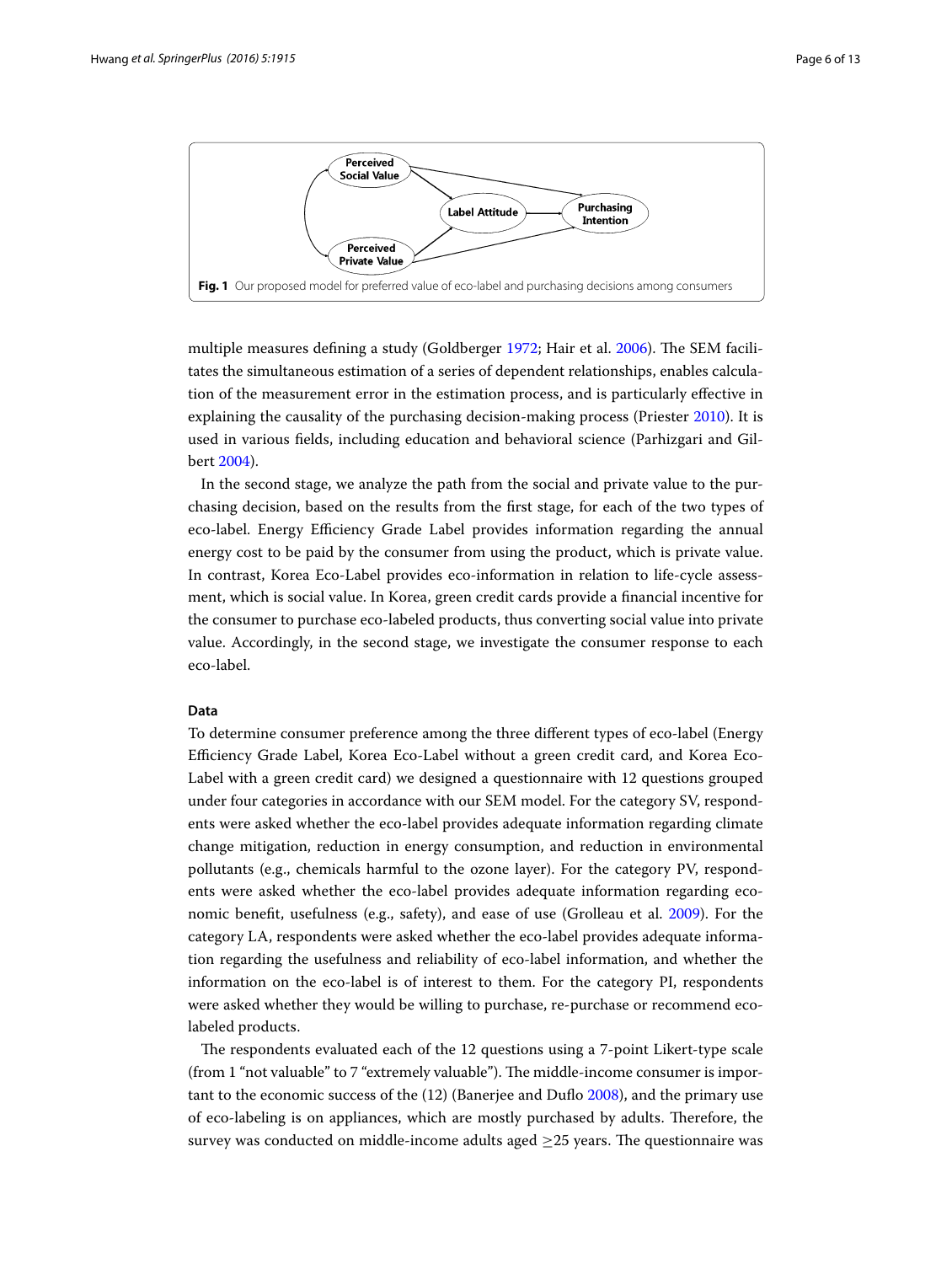conducted by e-mail during 26–30 November 2012, and was administered by a professional survey company. The total number of respondents was 200. Four responses were excluded from analysis due to incomprehensible data. A total of 588 responses were analyzed in Stage 1 and 196 in Stage 2.

The demographic characteristics of the respondents are summarized in Table [1](#page-6-1). Regarding age, 25% of the respondents were aged 25–34, 33% were 35–44, 29% were 45–54, and 14% were 55 years or older. Regarding education level, 18% had a high school education and 82% had a college education or higher. The middle income group, which plays an important role in specific markets and is the target population of the present study, was defined as individuals earning 2–5 million KRW, which is 50–150% of the Korean median monthly household income (Atkinson et al. [1995\)](#page-11-22) of three million KRW in 2012 (KOSTAT [2014](#page-11-23)). Of the respondents, 45% had a monthly income of two to three million KRW, 31% had a monthly income of 3–4 million KRW, and 24% had a monthly income of 4–5 million KRW.

# <span id="page-6-0"></span>**Results and discussion**

## **Result 1: Integration model**

Before SEM analysis, we carried out CFA to assess the reliability and validity of the observed and latent variables (Hair et al. [2006\)](#page-11-21). Cronbach's alpha indicates the reliability of latent variables. A value over 0.7 indicates goods reliability. As shown in Table [2](#page-7-0), Cronbach's alpha for all latent variables was over 0.7. Convergent validity, which refers to the extent to which a set of measured variables reflects the latent construct, is verified by the standardized factor loading of the observed variables, average variance extracted (AVE), and construct reliability (CR). For good convergent validity, the standardized factor loading of the observed variables should be 0.5 or higher (Fornell and Larcker [1981](#page-11-24)). AVE and CR should be higher than 0.5 and 0.7, respectively, to indicate adequate convergent validity (Fornell and Larcker [1981](#page-11-24); Hair et al. [2006\)](#page-11-21). As shown in Table [2,](#page-7-0) the

| Group                    | Number of respondents (ratio) |  |  |
|--------------------------|-------------------------------|--|--|
| Gender                   |                               |  |  |
| Male                     | 104 (53%)                     |  |  |
| Female                   | 92 (47%)                      |  |  |
| Age, years               |                               |  |  |
| $25 - 34$                | 49 (25%)                      |  |  |
| $35 - 44$                | 64 (33%)                      |  |  |
| $45 - 54$                | 56 (29%)                      |  |  |
| $\geq$ 55                | 27 (14%)                      |  |  |
| Education level          |                               |  |  |
| High school              | 36 (18%)                      |  |  |
| College                  | 160 (82%)                     |  |  |
| Monthly household income |                               |  |  |
| KRW 2-3 million          | 89 (45%)                      |  |  |
| KRW 3-4 million          | 60 (31%)                      |  |  |
| KRW 4-5 million          | 196 (24%)                     |  |  |

<span id="page-6-1"></span>**Table 1 Respondents' demographic characteristics**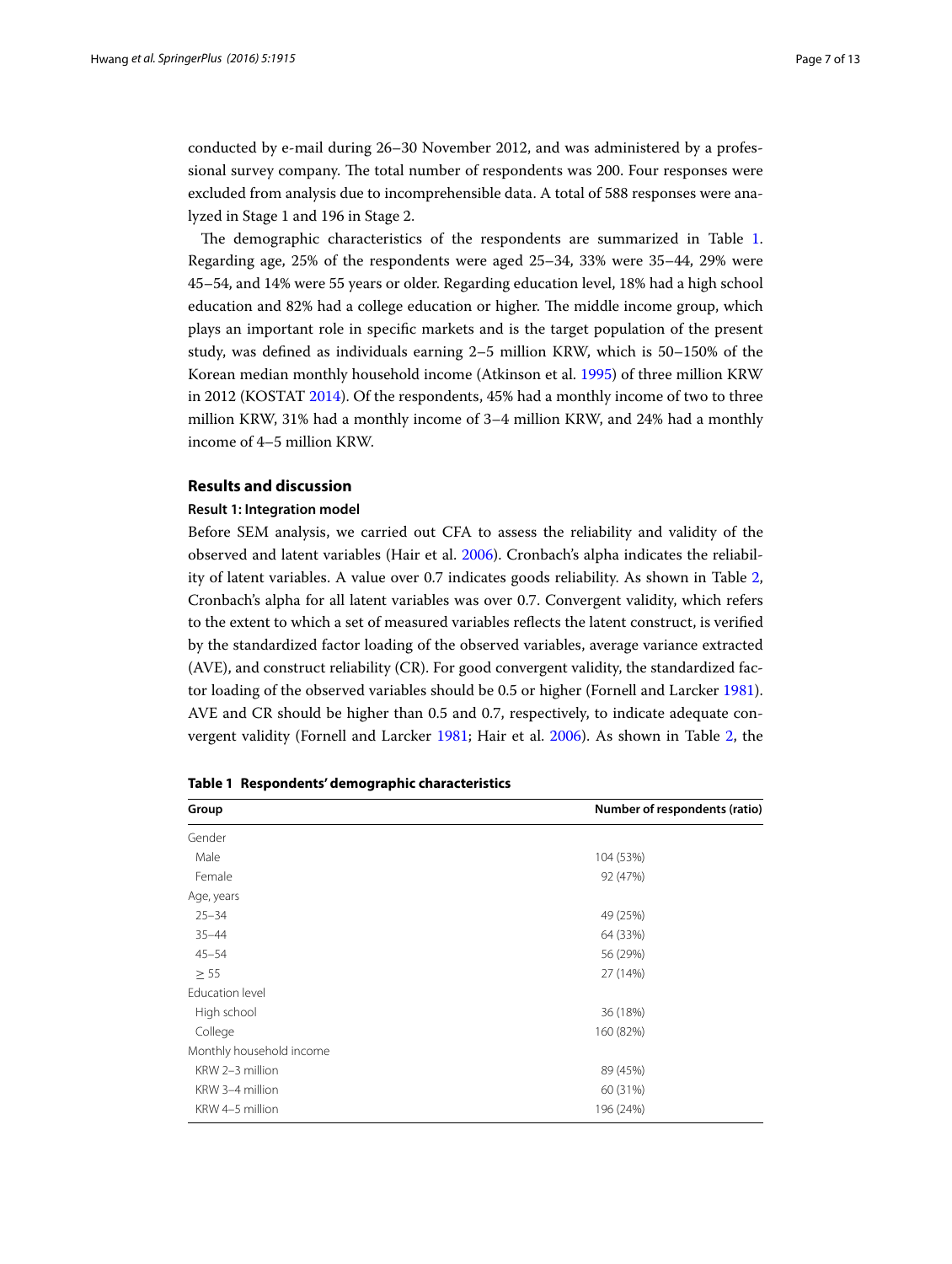| <b>Latent variables</b>                                                                          | Cronbach's<br>alpha | <b>CR</b> | <b>AVE</b> | Std. factor<br>loading | <b>SE</b> | p-value |
|--------------------------------------------------------------------------------------------------|---------------------|-----------|------------|------------------------|-----------|---------|
| Perceived social value (SV)                                                                      | 0.95                | 0.95      | 0.87       |                        |           |         |
| Climate change mitigation (SV1)                                                                  |                     |           |            | 0.93                   |           | 0.00    |
| Reduction in energy consumption<br>(SV2)                                                         |                     |           |            | 0.96                   | 0.026     | 0.00    |
| Reduction in environmental pollut-<br>ants (SV3) (e.g., chemicals harmful<br>to the ozone layer) |                     |           |            | 0.90                   | 0.032     | 0.00    |
| Perceived private value (PV)                                                                     | 0.92                | 0.92      | 0.80       |                        |           |         |
| Economic benefit (PV1)                                                                           |                     |           |            | 0.90                   |           | 0.00    |
| Usefulness (PV2) (e.g., safety)                                                                  |                     |           |            | 0.93                   | 0.037     | 0.00    |
| Ease of use (PV3)                                                                                |                     |           |            | 0.86                   | 0.044     | 0.00    |
| Label Attitude (LA)                                                                              | 0.92                | 0.89      | 0.74       |                        |           |         |
| Interest of eco-label information<br>(LA1)                                                       |                     |           |            | 0.88                   |           | 0.00    |
| Usefulness of eco-label information<br>(LA2)                                                     |                     |           |            | 0.92                   | 0.038     | 0.00    |
| Reliability of eco-label information<br>(LA3)                                                    |                     |           |            | 0.78                   | 0.047     | 0.00    |
| Purchasing intention (PI)                                                                        | 0.89                | 0.91      | 0.78       |                        |           |         |
| Purchasing (PI1)                                                                                 |                     |           |            | 0.92                   |           | 0.00    |
| Replacement (PI2)                                                                                |                     |           |            | 0.84                   | 0.040     | 0.00    |
| Recommendations (PI3)                                                                            |                     |           |            | 0.88                   | 0.038     | 0.00    |

<span id="page-7-0"></span>**Table 2 Confirmatory factor analysis results for reliability and construct validity**

factor loadings of all observed variables exceed 0.5 and are significant at the 1% level. The AVE and CR calculations indicate acceptable convergent validity.

Next, the fit of the proposed model was assessed using the Chi square  $(\chi^2)$  test, the Comparative Fit Index (CFI), and the Root Mean Square Error of Approximation (RMSEA). The results were as follows:  $\chi^2 = 207.022$  (p < 0.001), RMSEA = 0.075, and  $CFI = 0.978$ . All values of the goodness-of-fit indices exceeded the recommended values. A standardized maximum likelihood method was used to determine path loading in the model. The standardized path loadings and their statistical significance are listed in Table [3](#page-7-1).

The results listed in Table [3](#page-7-1) indicate that the path loading from SV to LA was 0.29, while that from PV to LA was 0.57; both path loadings were significant. The path loading from PV to LA was higher than that from SV to LA. PV was shown to affect purchasing intention. The path loading from PV to PI was 0.37, which is significant at the 1% level. This result suggests that some consumers feel as though the presence of an eco-label

<span id="page-7-1"></span>

|  | Table 3 Standardized path loadings for each eco-label among consumers |  |  |  |
|--|-----------------------------------------------------------------------|--|--|--|
|--|-----------------------------------------------------------------------|--|--|--|

|                                                                      | Path loading | SE    | CR     | p-value |
|----------------------------------------------------------------------|--------------|-------|--------|---------|
| Perceived social value (SV) $\rightarrow$ label attitude (LA)        | 0.29         | 0.055 | 6219   | 0.00    |
| Perceived private value (PV) $\rightarrow$ label attitude (LA)       | 0.57         | 0.056 | 11.671 | 0.00    |
| Perceived social value (SV) $\rightarrow$ purchasing intention (PI)  | 0.06         | 0.062 | 1.287  | 0.156   |
| Perceived private value (PV) $\rightarrow$ purchasing intention (PI) | 0.37         | 0.053 | 7.742  | 0.00    |
| Label attitude (LA) $\rightarrow$ purchasing intention (PI)          | 0.55         | 0.052 | 17516  | 0.00    |
|                                                                      |              |       |        |         |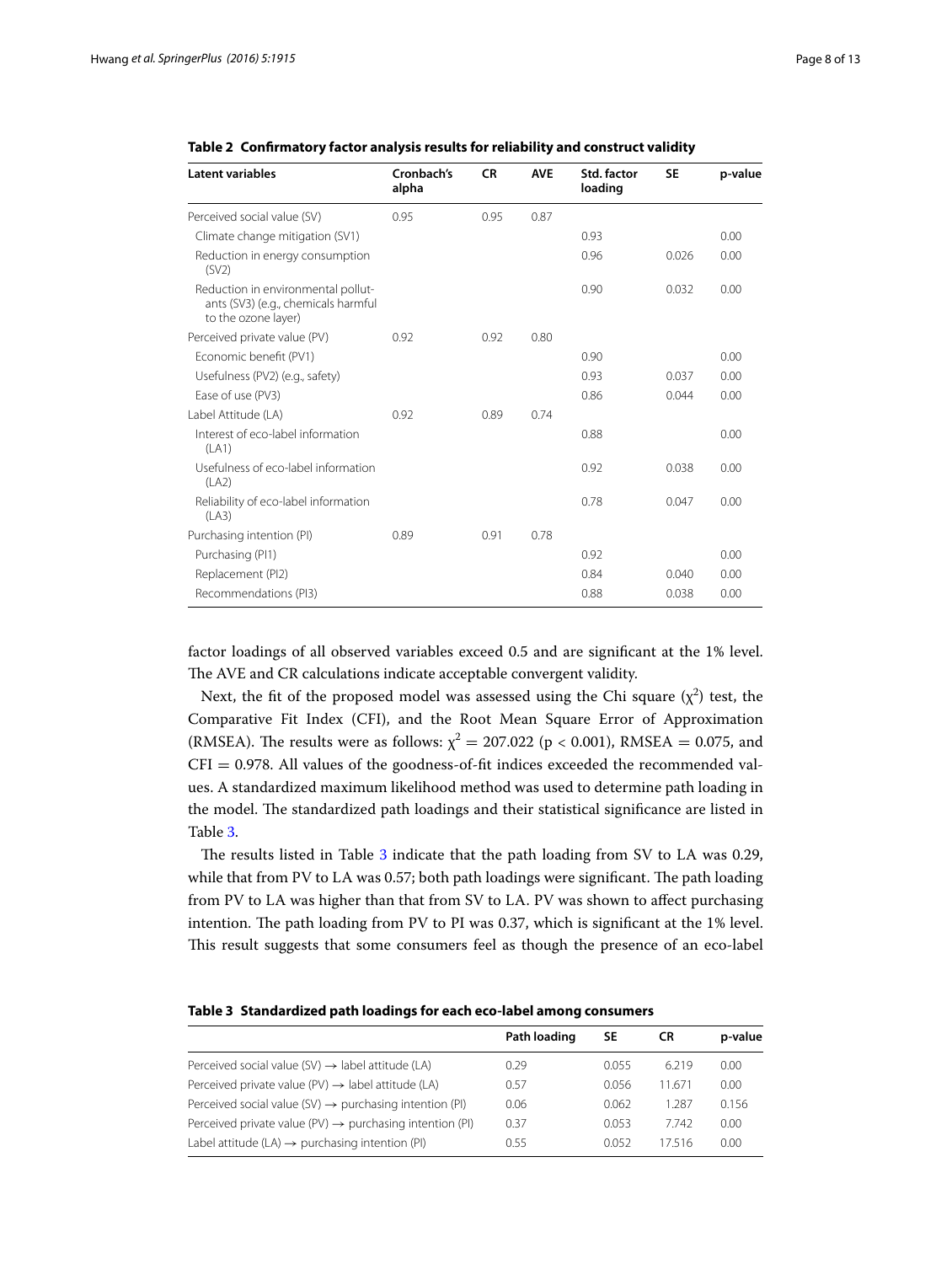guarantees that a product is economically beneficial, not after acquiring some information by reading eco-labels. Furthermore, the path loading from PV to PI was larger than that from SV to LA.

The path loading from LA to PI was 0.55, which was significant at the 1% level. This result reveals that consumers' perceived private value is more effective than social value in inducing consumers' purchasing intention. General consumers interested in obtaining personal benefits from the eco-label in making their purchasing decision. It supports Grolleau et al. [\(2009\)](#page-11-15)'s assertion that general consumers prefer private value over public value.

The weak effect of consumers' perceived social value seems to be caused by the lack of message framing strategy. Consumers' perceived social value of eco-labels is higher than private value. However, it does not effectively influence their label attitude and purchasing intention. Grinstein and Riefler ([2015](#page-11-10)) and Scannell and Gifford ([2013\)](#page-12-5) insist that psychology distance is an important factor that shape consumers' purchasing behavior. Korea eco-label provides information on CO2 emission during the production process. It is a global framing message. Thus, consumers do not actively response to eco-label because they are not personally relevant. If eco-labels are turned into locally framed messages, consumers' perceived social value could be more effective in changing their attitude towards eco-labels and persuading their purchasing intention of eco-labeled products.

#### **Result 2: Preferred value of each eco-label**

Using the standardized factor loading shown in Table [2](#page-7-0) and the path loading shown in Table [3,](#page-7-1) we investigated SV and PV of both labels and the consumers' response to each eco-label. SV and PV of Korea Eco-Label and Energy Efficiency Grade Label were calculated as follows;

$$
Social Value = \sum_{i=1}^{3} (Factor loading_{svi} \cdot \overline{SV_i})
$$
 (1)

$$
Private\ Value = \sum_{i=1}^{3} \left( Factor\ loading_{pvi} \cdot \overline{PV}_{i}\right) \tag{2}
$$

The results are presented in Table [4.](#page-9-0)

The SV and PV of Energy Efficiency Grade Label were 16.15 and 15.99, respectively. SV and PV of Korea Eco-Label without a green card were 15.34 and 12.86, respectively. With a green card, SV and PV of Korea Eco-Label were 14.77 and 13.19, respectively. The results revealed that in all cases, SV was larger than PV. However, the path loading from SV to LA was smaller than that from PV to LA in all cases. Regarding Energy Efficiency Grade Label, the path loading from SV to LA was 4.68, while that from PV to LA was 9.11. Regarding Korea Eco-Label without a green card, the path loading from SV to LA was 4.45, but that from PV to LA was 7.33. Regarding Korea Eco-Label with a green card, SV to LA was 4.28, but perceived private value to label attitude was 7.52. These results suggest that although consumers are aware of the public benefits of eco-labeled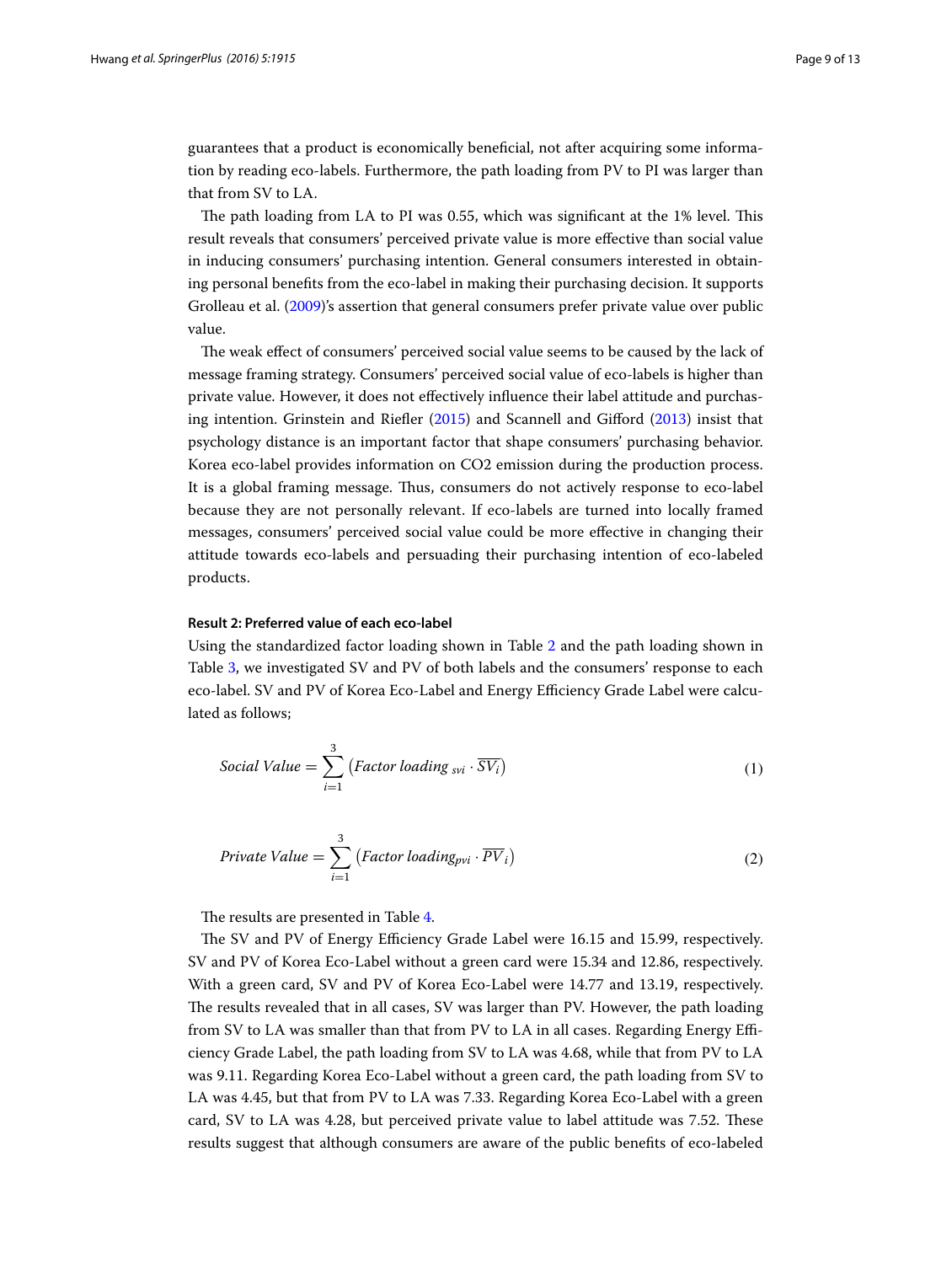|                                                                            | <b>Energy efficiency</b><br>grade label | Korea eco-Label<br>(without green card) | Korea eco-label<br>(with green card) |
|----------------------------------------------------------------------------|-----------------------------------------|-----------------------------------------|--------------------------------------|
| Perceived social value (SV)                                                | 16.15                                   | 15.34                                   | 14.77                                |
| Perceived private value (PV)                                               | 15.99                                   | 12.86                                   | 13.19                                |
| Perceived social value<br>$(SV) \rightarrow$ label attitude (LA)           | 4.68                                    | 4.45                                    | 4.28                                 |
| Perceived private value<br>$(PV) \rightarrow$ label attitude (LA)          | 9.11                                    | 7.33                                    | 7.52                                 |
| Label attitude (LA)                                                        | 13.80                                   | 11.78                                   | 11.80                                |
| Perceived private value<br>$(PV) \rightarrow$ purchasing<br>intention (PI) | 5.92                                    | 4.76                                    | 4.88                                 |
| Label attitude (LA) $\rightarrow$<br>purchasing intention (PI)             | 7.59                                    | 6.48                                    | 6.49                                 |
| Purchasing intention (PI)                                                  | 13.50                                   | 11.24                                   | 11.37                                |

<span id="page-9-0"></span>

|  |  |  | Table 4 Preferred value of each eco-label among consumers |
|--|--|--|-----------------------------------------------------------|
|  |  |  |                                                           |

products, this awareness does not promote a positive attitude. In contrast, PV of ecolabel had a more marked effect on LA. In addition, the path loading from PV to PI was 5.92, 4.76, and 4.88 for Energy Efficiency Grade Label, Korea Eco-Label without, and Korea Eco-Label with a green card, respectively. Therefore, the total effect of PV on PI was high. The path from LA to PI was 7.59, 6.48, and 6.49 for Energy Efficiency Grade Label, Korea Eco-Label without, and Korea Eco-Label with a green card, respectively.

The stronger effect of PV appears much clearer when the results of each label are examined in detail. Energy Efficiency Grade Label was more effective than Korea Eco-Label on PI. Part of the gap between Energy Efficiency Grade Label and Korea Eco-Label was observed in the path from PV to LA. The PV gap between Energy Efficiency Grade Label and Korea Eco-Label was 3.13 without and 2.8 with a green card, which was relatively high compared with the SV gap between both labels. The SV gap between Energy Efficiency Grade Label and Korea Eco-Label was 0.81 without and 1.38 with a green card. The larger PV gap between Energy Efficiency Grade Label and Korea Eco-Label resulted in a larger gap in the path to LA.

Both Energy Efficiency Grade Label and Korea Eco-Label have been used since 1992. A total of 24 types of product are covered by Energy Efficiency Grade Label, which is only about half the number of items covered by Korea Eco-Label. However, our results suggest that Energy Efficiency Grade Label had a greater effect on PI. This indicates that general consumers consider eco-labeling in their PI because the eco-label is more privately valuable. Furthermore, Energy Efficiency Grade Label provides information on energy costs that must be paid by consumers.

Regarding Korea Eco-Label, after the introduction of the green credit card, the SV decreased while the PV increased. The decrease in SV was greater than the increase in PV. It therefore appears that the green credit card converted SV to PV by providing a financial incentive to purchase eco-labeled products. However, the changes observed in path loadings from both PV and SV to LA were similar. The path loading from SV to LA decreased by 0.17, whereas that from PV to LA increased by 0.18. However, the increase in PV affected the path loading towards PI. As a result, PI increased by 0.13.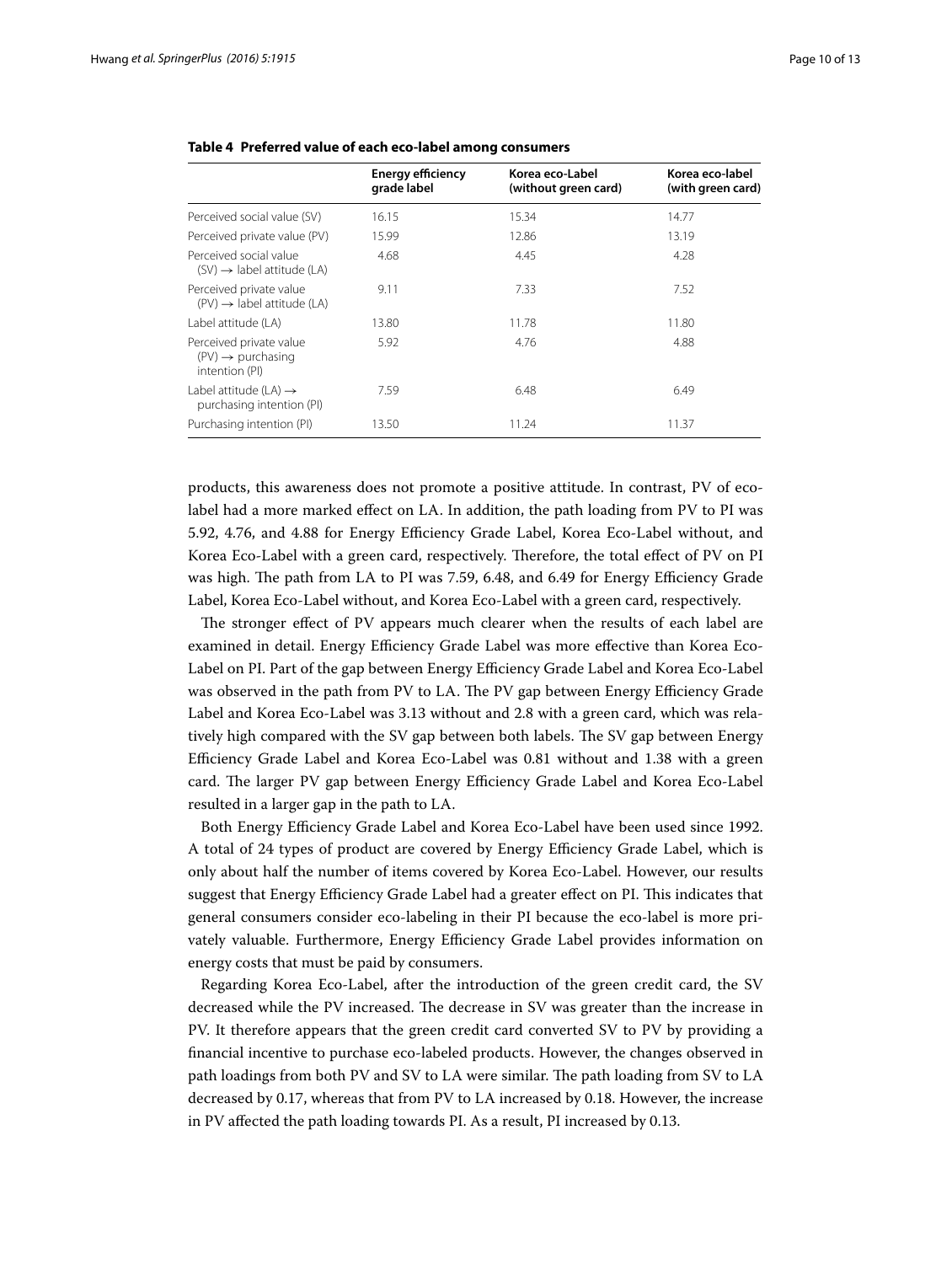These results suggest that although people are aware of the SV of eco-labels, this awareness does not affect their purchasing behavior. Furthermore, although general consumers are aware that some products are eco-friendly goods, their purchasing behavior is influenced more by PV. Mitomo and Otsuka ([2012\)](#page-11-25) explained that because the environment degrades slowly, consumers tend not to take it seriously and rarely consider the eco-information.

# **Conclusion**

The purpose of eco-labels is to provide eco-information and to increase the sale of ecolabeled products. In some research, consumers have expressed a higher willingness to pay for eco-labeled products. However, in the real world, the introduction of eco-labels has not encouraged consumers to purchase eco-labeled products. A gap is evident between eco-label awareness and purchasing behavior in relation to eco-labeled products. To increase the market for eco-labeled products, it is essential that eco-labeled products be purchased by general consumers.

The results from this study reveal that consumers' perceived private value is more effective than their perceived social value. It has two implications. Firstly, a strategy for consumers' private value is required. When an eco-label indicates that a product allows consumers to save money or cut costs, it will be purchased. If no private value is provided by an eco-label, the introduction of an alternative method, such as a cash-back system in which consumers can convert prior purchases to cash, could be a solution to encourage the purchase of eco-labeled products.

Secondly, a strategy for consumers' perceived social value is required. Consumers are highly aware of the social value of eco-labels. They perceive social value as higher than private value. However, this does not effectively induce consumers' attitude and purchasing intention. Local framing message strategy could be a solution. Research on message framing strategy suggests that locally framed messages encourage consumers' purchasing behavior (Grinstein and Riefler [2015](#page-11-10); Scannell and Gifford [2013](#page-12-5)). Consumers are more likely to accept local framed messages as personally relevant information. They can easily evaluate the information and immediately respond to it.

South Korea has been faced with environmental and energy issues and announced 'Green Growth' as a national strategy. Consumers are becoming highly aware of the importance of purchasing eco-labeled products. Therefore the results in this paper will be the lesson to other developing countries. To ensure sustainable development, purchasing eco-friendly products needs to be more advantageous than purchasing noneco-friendly products. Policy makers believe that eco-friendly products become popular when consumers receive eco-information in relation to those products. However, consumers respond to eco-labels only when they receive private benefits. Therefore, policy makers should consider how to convert the public value associated with eco-labels to private value associated with the consumer.

#### **Authors' contributions**

JH, YP and YK contributed to the conception and design of the study. YP collected and compiled data. JH analyzed the data, interpreted the results and drafted manuscript. YK interpreted the results. All authors read and approved the final manuscript.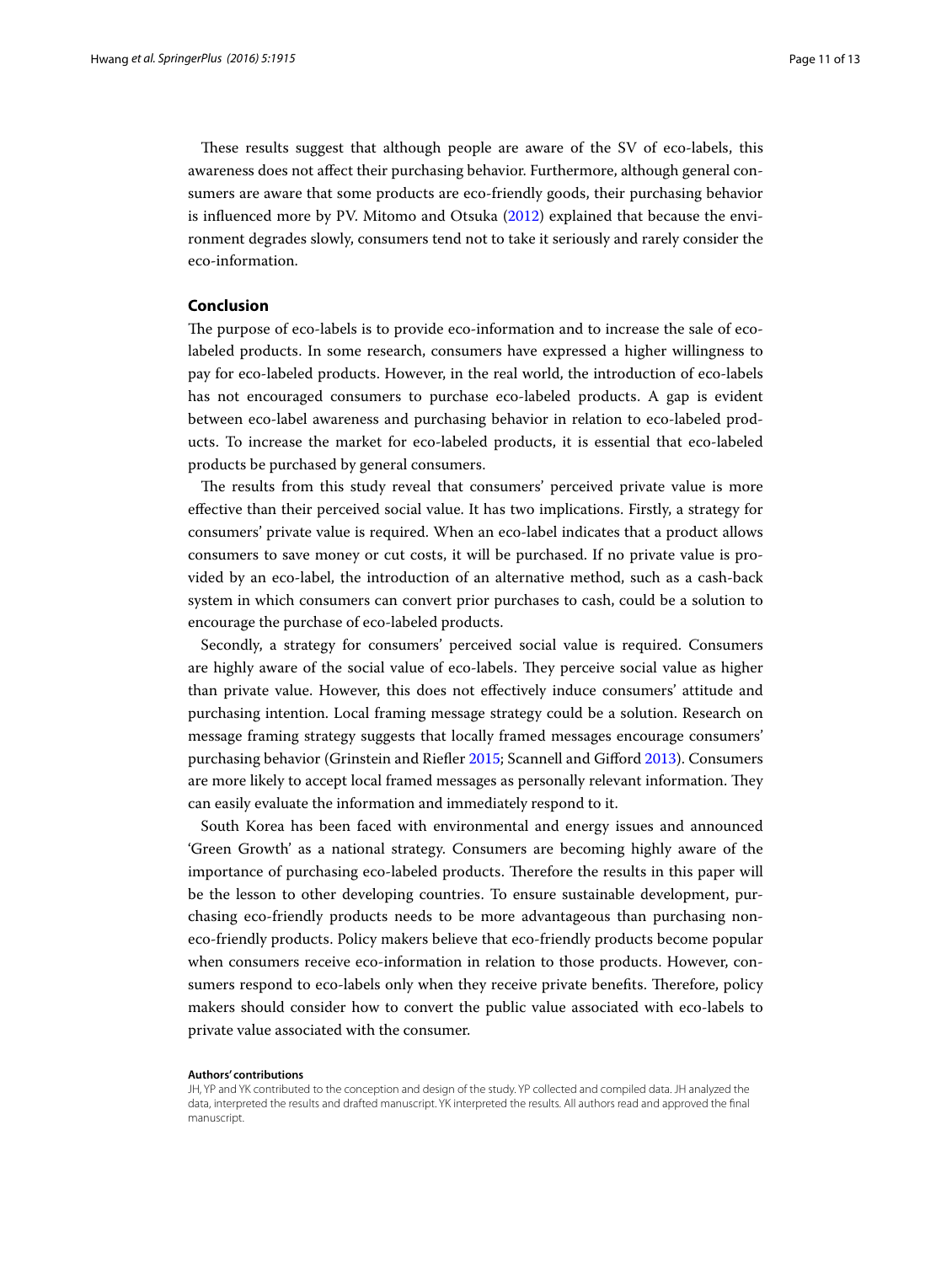#### **Author details**

<sup>1</sup> Technology Management, Economics and Policy Program (TEMEP), College of Engineering, Seoul National University, 1 Gwanak-ro, Gwanak-gu, Seoul 08826, Republic of Korea. <sup>2</sup> Department of Knowledge Service Engineering, KAIST, 291 Haekak‑ro, Youseong‑gu, Daejeon 305‑701, Republic of Korea.

#### **Competing interests**

The authors declare that they have no competing interests.

#### **Ethics, consent and permissions**

The survey was taken anonymously, all participants agreed to participate.

# Received: 15 March 2016 Accepted: 13 October 2016

Published online: 04 November 2016

#### **References**

- <span id="page-11-22"></span>Atkinson AB, Rainwater L, Smeeding TM (1995) Income distribution in OECD countries: evidence from the Luxembourg Income Study. Organisation for Economic Co-operation and Development (OECD), Paris
- <span id="page-11-9"></span>Banerjee AV, Duflo E (2008) What is middle class about the middle classes around the world? J Econ Perspect 22(2):3–28. doi:[10.1257/jep.22.2.3](http://dx.doi.org/10.1257/jep.22.2.3)

<span id="page-11-2"></span>Bleda M, Valente M (2009) Graded eco-labels: a demand-oriented approach to reduce pollution. Technol Forecasti Soc 76(4):512–524. doi[:10.1016/j.techfore.2008.05.003](http://dx.doi.org/10.1016/j.techfore.2008.05.003)

- <span id="page-11-19"></span>Cherian J, Jacob J (2012) Green marketing: a study of consumers' attitude towards environment friendly products. Asían Soc Sci 8(12):p117. doi[:10.5539/ass.v8n12p117](http://dx.doi.org/10.5539/ass.v8n12p117)
- <span id="page-11-17"></span>Conner M, Kirk SFL, Cade JE, Barrett JH (2001) Why do women use dietary supplements? The use of the theory of planned behaviour to explore beliefs about their use. Soc Sci Med 52(4):621–633. doi[:10.1016/S0277-9536\(00\)00165-9](http://dx.doi.org/10.1016/S0277-9536(00)00165-9)

<span id="page-11-3"></span>Daugbjerg C, Smed S, Andersen LM, Schvartzman Y (2014) Improving eco-labelling as an environmental policy instrument: knowledge, trust and organic consumption. J Environ Policy Plan 16(4):559–575. doi:[10.1080/15239](http://dx.doi.org/10.1080/1523908X.2013.879038) [08X.2013.879038](http://dx.doi.org/10.1080/1523908X.2013.879038)

<span id="page-11-8"></span>D'Souza C, Taghian M, Lamb P (2006) An empirical study on the influence of environmental labels on consumers. Corp Commun 11(2):162–173. doi:[10.1108/13563280610661697](http://dx.doi.org/10.1108/13563280610661697)

<span id="page-11-24"></span>Fornell C, Larcker DF (1981) Evaluating structural equation models with unobservable variables and measurement error. J Mark Res 18(1):39–50. doi[:10.2307/3151312](http://dx.doi.org/10.2307/3151312)

<span id="page-11-20"></span>Goldberger AS (1972) Structural equation methods in the social sciences. Econometrica 40(6):979–1001. doi:[10.2307/1913851](http://dx.doi.org/10.2307/1913851)

- <span id="page-11-10"></span>Grinstein A, Riefler P (2015) Citizens of the (green) world? Cosmopolitan orientation and sustainability. J Int Bus Stud 46(6):694–714. doi[:10.1057/jibs.2015.1](http://dx.doi.org/10.1057/jibs.2015.1)
- <span id="page-11-15"></span>Grolleau G, Ibanez L, Mzoughi N (2009) Too much of a good thing? Why altruism can harm the environment? Ecol Econ 68(7):2145–2149
- <span id="page-11-21"></span>Hair JF, Black WC, Babin BJ, Anderson RE, Tatham RL (2006) Multivariate data analysis, vol 6. Pearson Prentice Hall, Upper Saddle River

<span id="page-11-6"></span>Horne RE (2009) Limits to labels: the role of eco-labels in the assessment of product sustainability and routes to sustain-able consumption. Int J Consum Stud 33(2):175-182. doi[:10.1111/j.1470-6431.2009.00752.x](http://dx.doi.org/10.1111/j.1470-6431.2009.00752.x)

- <span id="page-11-13"></span>Kates RW, Wilbanks TJ (2003) Making the global local responding to climate change concerns from the ground. Environ Sci Policy Sustain Dev 45(3):12–23. doi[:10.1080/00139150309604534](http://dx.doi.org/10.1080/00139150309604534)
- <span id="page-11-16"></span>Kaufman N (2014) Overcoming the barriers to the market performance of green consumer goods. Resour Energy Econ 36(2):487–507. doi[:10.1016/j.reseneeco.2013.05.007](http://dx.doi.org/10.1016/j.reseneeco.2013.05.007)
- <span id="page-11-1"></span>KEITI (2014) Policy handbook for sustainable consumption and production of Korea. Korea Environmental Industry and Technology Institute (KEITI), Seoul

<span id="page-11-0"></span>KEMCO (2014) Annual report 2013. Korea Energy Management Corporation (KEMCO), Yongin

<span id="page-11-23"></span>KOSTAT (2014) Statistics of households' financial and welfare. The Statistics Korea (KOSTAT), Daejeon

- <span id="page-11-14"></span>Kotchen MJ (2005) Impure public goods and the comparative statics of environmentally friendly consumption. J Environ Econ Manag 49(2):281–300. doi[:10.1016/j.jeem.2004.05.003](http://dx.doi.org/10.1016/j.jeem.2004.05.003)
- <span id="page-11-7"></span>Leire C, Thidell Å (2005) Product-related environmental information to guide consumer purchases—a review and analysis of research on perceptions, understanding and use among Nordic consumers. J Clean Prod 13(10–11):1061–1070. doi:[10.1016/j.jclepro.2004.12.004](http://dx.doi.org/10.1016/j.jclepro.2004.12.004)
- <span id="page-11-11"></span>Li Y, Johnson EJ, Zaval L (2011) Local warming: daily temperature change influences belief in global warming. Psychol Sci 72:164–176. doi:[10.1177/0956797611400913](http://dx.doi.org/10.1177/0956797611400913)
- <span id="page-11-4"></span>López-Mosquera N, Lera-López F, Sánchez M (2015) Key factors to explain recycling, car use and environmentally responsible purchase behaviors: a comparative perspective. Resour Conserv Recycl 99:29–39. doi:[10.1016/j.](http://dx.doi.org/10.1016/j.resconrec.2015.03.007) [resconrec.2015.03.007](http://dx.doi.org/10.1016/j.resconrec.2015.03.007)
- <span id="page-11-5"></span>Meyer A (2015) Does education increase pro-environmental behavior? Evidence from Europe. Ecol Econ 116:108–121. doi:[10.1016/j.ecolecon.2015.04.018](http://dx.doi.org/10.1016/j.ecolecon.2015.04.018)
- <span id="page-11-18"></span>Mishra D, Akman I, Mishra A (2014) Theory of reasoned action application for green information technology acceptance. Comput Human Behav 36:29–40. doi:[10.1016/j.chb.2014.03.030](http://dx.doi.org/10.1016/j.chb.2014.03.030)
- <span id="page-11-25"></span>Mitomo H, Otsuka T (2012) Rich information on environmental issues and the poor reflections on consumers' green actions: a behavioral economic approach. Telemat Inform 29(4):400–408. doi:[10.1016/j.tele.2012.01.001](http://dx.doi.org/10.1016/j.tele.2012.01.001)
- <span id="page-11-12"></span>O'Neill S, Nicholson-Cole S (2009) "Fear won't do it": promoting positive engagement with climate change through visual and iconic representations. Sci Commun 30(3):355–379. doi:[10.1177/1075547008329201](http://dx.doi.org/10.1177/1075547008329201)